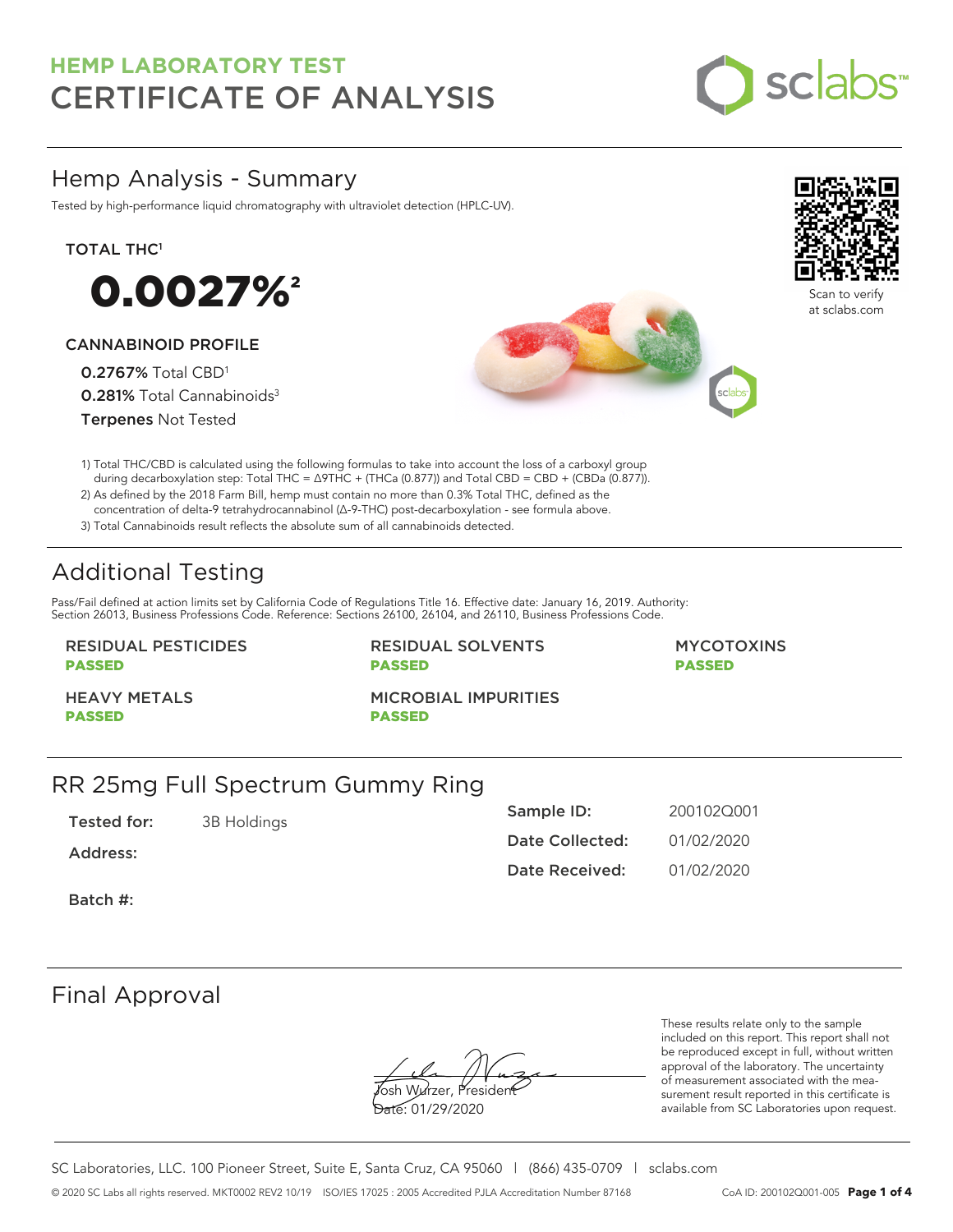

| Sample Name:      | RR 25mg Full Spectrum Gummy Ring |
|-------------------|----------------------------------|
| LIMS Sample ID:   | 200102Q001                       |
| Batch #:          |                                  |
| Source METRC UID: |                                  |
|                   |                                  |
|                   |                                  |
| Sample Type:      | Edible, Solid Edible             |
| Batch Count:      |                                  |
| Sample Count:     |                                  |
| Unit Mass:        | 9.1459 Grams per Unit            |
| Serving Mass:     |                                  |
| Density:          |                                  |

## **Moisture Test Results**

Moisture

**Results (%)**

#### **Cannabinoid Test Results 01/04/2020**

Cannabinoid analysis utilizing High Performance Liquid Chromatography (HPLC, QSP 5-4-4-4)

| ∆9THC<br>$\triangle$ 8THC<br><b>THCa</b><br><b>THCV</b><br><b>THCVa</b><br><b>CBD</b> | mg/g<br>0.027<br><b>ND</b><br><b>ND</b><br><b>ND</b><br><b>ND</b><br>2.767 | %<br>0.0027<br><b>ND</b><br><b>ND</b><br>ND<br><b>ND</b><br>0.2767 | $LOD / LOQ$ mg/g<br>0.0009 / 0.003<br>0.0009 / 0.003<br>0.0009 / 0.003<br>0.0004 / 0.001<br>0.0013 / 0.004<br>0.0009 / 0.003 |
|---------------------------------------------------------------------------------------|----------------------------------------------------------------------------|--------------------------------------------------------------------|------------------------------------------------------------------------------------------------------------------------------|
| <b>CBDa</b>                                                                           | <b>ND</b>                                                                  | <b>ND</b>                                                          | 0.0009 / 0.003                                                                                                               |
| <b>CBDV</b>                                                                           | 0.007                                                                      | 0.0007                                                             | 0.0004 / 0.001                                                                                                               |
| <b>CBDVa</b>                                                                          | <b>ND</b>                                                                  | <b>ND</b>                                                          | 0.0003 / 0.001                                                                                                               |
| <b>CBG</b>                                                                            | 0.009                                                                      | 0.0009                                                             | 0.001 / 0.003                                                                                                                |
| CBGa                                                                                  | <b>ND</b>                                                                  | <b>ND</b>                                                          | 0.0008 / 0.002                                                                                                               |
| <b>CBL</b>                                                                            | <b>ND</b>                                                                  | <b>ND</b>                                                          | 0.0021 / 0.006                                                                                                               |
| <b>CBN</b>                                                                            | <b>ND</b>                                                                  | <b>ND</b>                                                          | 0.0009 / 0.003                                                                                                               |
| <b>CBC</b>                                                                            | <b>ND</b>                                                                  | <b>ND</b>                                                          | 0.0011 / 0.003                                                                                                               |
| <b>CBCa</b>                                                                           | <b>ND</b>                                                                  | <b>ND</b>                                                          | 0.0015 / 0.005                                                                                                               |
| <b>Sum of Cannabinoids:</b>                                                           | 2.810                                                                      | 0.281                                                              | 25.700 mg/Unit                                                                                                               |
| Total THC $(\Delta$ 9THC+0.877*THCa)                                                  | 0.027                                                                      | 0.0027                                                             | $0.247$ mg/Unit                                                                                                              |
| Total CBD (CBD+0.877*CBDa)                                                            | 2.767                                                                      | 0.2767                                                             | 25.307 mg/Unit                                                                                                               |
| ∆9THC per Unit<br>∆9THC per Serving                                                   | Action Limit mg<br>110.0                                                   | Pass                                                               | $0.247$ mg/Unit                                                                                                              |

#### **Batch Photo**





Josh Wurzer, President Date: 01/29/2020

© 2020 SC Labs all rights reserved. MKT0002 REV2 10/19 ISO/IES 17025 : 2005 Accredited PJLA Accreditation Number 87168 CoA ID: 200102Q001-005 **Page 2 of 4**

SC Laboratories, LLC 100 Pioneer Street, Suite E Santa Cruz, CA 95060 (866) 435-0709 | sclabs.com

| Date Collected: | 01/02/2020  |  |
|-----------------|-------------|--|
| Date Received:  | 01/02/2020  |  |
| Tested for:     | 3B Holdings |  |
| License #:      |             |  |
| Address:        |             |  |
| Produced by:    |             |  |
| License #:      |             |  |
| Address:        |             |  |
|                 |             |  |
|                 |             |  |

## **Terpene Test Results**

Terpene analysis utilizing Gas Chromatography - Flame Ionization Detection (GC - FID)

|                           | %<br>mg/g              | LOD / LOQ mg/g |
|---------------------------|------------------------|----------------|
| 2 Bisabolol               | NT                     |                |
| 2 Pinene                  | NT                     |                |
| 3 Carene                  | NT                     |                |
| Borneol                   | NT                     |                |
| 2 Caryophyllene           | NT                     |                |
| Geraniol                  | NT                     |                |
| 2 Humulene                | NT                     |                |
| Terpinolene               | NT                     |                |
| Valencene                 | NT                     |                |
| Menthol                   | NT                     |                |
| Nerolidol                 | $\overline{\text{NT}}$ |                |
| Camphene                  | NT                     |                |
| Eucalyptol                | NT                     |                |
| 2 Cedrene                 | NT                     |                |
| Camphor                   | NT                     |                |
| (-)-Isopulegol            | NT                     |                |
| Sabinene                  | NT                     |                |
| 2 Terpinene               | NT                     |                |
| <b>7</b> Terpinene        | NT                     |                |
| Linalool                  | NT                     |                |
| Limonene                  | $\overline{\text{NT}}$ |                |
| Myrcene                   | NT                     |                |
| Fenchol                   | NT                     |                |
| <sup>2</sup> Phellandrene | NT                     |                |
| Caryophyllene Oxide       | NT                     |                |
| Terpineol                 | NT                     |                |
| 2 Pinene                  | NT                     |                |
| $R-(+)$ -Pulegone         | NT                     |                |
| Geranyl Acetate           | NT                     |                |
| Citronellol               | NT                     |                |
| p-Cymene                  | NT                     |                |
| Ocimene                   | NT                     |                |
| Guaiol                    | NT                     |                |
| Phytol                    | NT                     |                |
| Isoborneol                | NT                     |                |
|                           |                        |                |

**Total Terpene Concentration:**

Sample Certification

California Code of Regulations Title 16 Effect Date January 16, 2019<br>Authority: Section 26013, Business and Professions Code.<br>Reference: Sections 26100, 26104 and 26110, Business and Professions Code.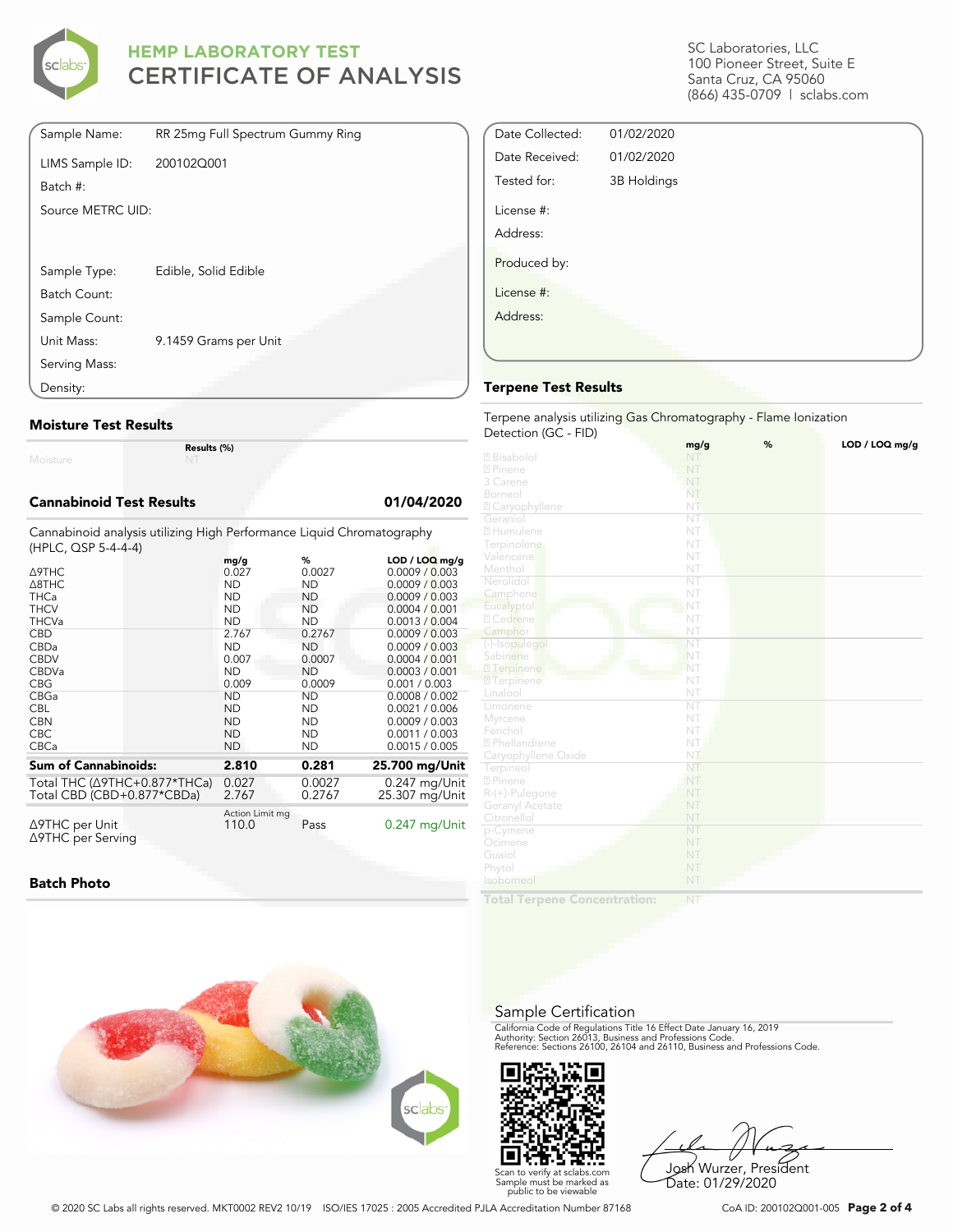

| Sample Name:      | RR 25mg Full Spectrum Gummy Ring |
|-------------------|----------------------------------|
| LIMS Sample ID:   | 200102Q001                       |
| Batch #:          |                                  |
| Source METRC UID: |                                  |
|                   |                                  |
|                   |                                  |
| Sample Type:      | Edible, Solid Edible             |
| Batch Count:      |                                  |
| Sample Count:     |                                  |
| Unit Mass:        | 9.1459 Grams per Unit            |
| Serving Mass:     |                                  |
| Density:          |                                  |

## **Pesticide Test Results - Pass 01/03/2020**

Pesticide and plant growth regulator analysis utilizing HPLC-Mass Spectrometry and GC-Mass Spectrometry

| spectrometry and GC-Mass spectrometry |      |                             |                   |                                      |
|---------------------------------------|------|-----------------------------|-------------------|--------------------------------------|
|                                       | Pass | Results (µg/g)<br><b>ND</b> | Action Limit µg/g | $LOD / LOQ \mu g/g$<br>0.030 / 0.091 |
| Abamectin                             |      |                             | 0.3               |                                      |
| Acephate                              | Pass | <b>ND</b>                   | 5.0               | 0.013 / 0.039                        |
| Acequinocyl                           | Pass | <b>ND</b>                   | 4.0               | 0.010 / 0.031                        |
| Acetamiprid                           | Pass | ND                          | 5.0               | 0.013 / 0.038                        |
| Azoxystrobin                          | Pass | <b>ND</b>                   | 40.0              | 0.015 / 0.047                        |
| Bifenazate                            | Pass | <b>ND</b>                   | 5.0               | 0.012 / 0.035                        |
| Bifenthrin                            | Pass | <b>ND</b>                   | 0.5               | 0.013 / 0.038                        |
| <b>Boscalid</b>                       | Pass | <b>ND</b>                   | 10.0              | 0.008 / 0.023                        |
| Captan                                | Pass | <b>ND</b>                   | 5.0               | 0.099 / 0.300                        |
| Carbaryl                              | Pass | <b>ND</b>                   | 0.5               | 0.014 / 0.043                        |
| Chlorantraniliprole                   | Pass | <b>ND</b>                   | 40.0              | 0.020 / 0.061                        |
| Clofentezine                          | Pass | <b>ND</b>                   | 0.5               | 0.009 / 0.027                        |
| Cyfluthrin                            | Pass | <b>ND</b>                   | 1.0               | 0.099 / 0.299                        |
| Cypermethrin                          | Pass | <b>ND</b>                   | 1.0               | 0.030 / 0.091                        |
| Diazinon                              | Pass | <b>ND</b>                   | 0.2               | 0.009 / 0.027                        |
| Dimethomorph                          | Pass | <b>ND</b>                   | 20.0              | 0.018 / 0.055                        |
| Etoxazole                             | Pass | <b>ND</b>                   | 1.5               | 0.007 / 0.022                        |
| Fenhexamid                            | Pass | <b>ND</b>                   | 10.0              | 0.015 / 0.045                        |
| Fenpyroximate                         | Pass | <b>ND</b>                   | 2.0               | 0.012 / 0.036                        |
| Flonicamid                            | Pass | <b>ND</b>                   | 2.0               | 0.022 / 0.066                        |
| Fludioxonil                           | Pass | <b>ND</b>                   | 30.0              | 0.020 / 0.061                        |
| Hexythiazox                           | Pass | ND                          | 2.0               | 0.009 / 0.027                        |
| Imidacloprid                          | Pass | <b>ND</b>                   | 3.0               | 0.017 / 0.050                        |
| Kresoxim-methyl                       | Pass | <b>ND</b>                   | 1.0               | 0.010 / 0.029                        |
| Malathion                             | Pass | <b>ND</b>                   | 5.0               | 0.006 / 0.019                        |
| Metalaxyl                             | Pass | <b>ND</b>                   | 15.0              | 0.011 / 0.033                        |
| Methomyl                              | Pass | <b>ND</b>                   | 0.1               | 0.022 / 0.067                        |
| Myclobutanil                          | Pass | <b>ND</b>                   | 9.0               | 0.015 / 0.044                        |
| Naled                                 | Pass | <b>ND</b>                   | 0.5               | 0.010 / 0.031                        |
| Oxamyl                                | Pass | <b>ND</b>                   | 0.2               | 0.014 / 0.042                        |
| Pentachloronitrobenzene               | Pass | <b>ND</b>                   | 0.2               | 0.020 / 0.061                        |
| Permethrin                            | Pass | <b>ND</b>                   | 20.0              | 0.027 / 0.082                        |
| Phosmet                               | Pass | <b>ND</b>                   | 0.2               | 0.010 / 0.030                        |
| Piperonylbutoxide                     | Pass | <b>ND</b>                   | 8.0               | 0.007 / 0.020                        |
| Prallethrin                           | Pass | <b>ND</b>                   | 0.4               | 0.011 / 0.032                        |
| Propiconazole                         | Pass | <b>ND</b>                   | 20.0              | 0.004 / 0.013                        |
| Pyrethrins                            | Pass | <b>ND</b>                   | 1.0               | 0.012 / 0.036                        |
| Pyridaben                             | Pass | <b>ND</b>                   | 3.0               | 0.007 / 0.020                        |
| Spinetoram                            | Pass | <b>ND</b>                   | 3.0               | 0.006 / 0.017                        |
| Spinosad                              | Pass | <b>ND</b>                   | 3.0               | 0.010 / 0.031                        |
| Spiromesifen                          | Pass | <b>ND</b>                   | 12.0              | 0.005 / 0.015                        |
| Spirotetramat                         | Pass | <b>ND</b>                   | 13.0              | 0.014 / 0.042                        |
| Tebuconazole                          | Pass | <b>ND</b>                   | 2.0               | 0.006 / 0.018                        |
| Thiamethoxam                          | Pass | <b>ND</b>                   | 4.5               | 0.011 / 0.033                        |
| Trifloxystrobin                       | Pass | <b>ND</b>                   | 30.0              | 0.007 / 0.020                        |

SC Laboratories, LLC 100 Pioneer Street, Suite E Santa Cruz, CA 95060 (866) 435-0709 | sclabs.com

| 01/02/2020  |  |
|-------------|--|
| 01/02/2020  |  |
| 3B Holdings |  |
|             |  |
|             |  |
|             |  |
|             |  |
|             |  |
|             |  |

## **Pesticide Test Results - Pass 01/03/2020**

Pesticide and plant growth regulator analysis utilizing HPLC-Mass Spectrometry and GC-Mass Spectrometry

| . 1               | −⊩   | Results (µg/g) | Action Limit µg/g | $LOD / LOQ \mu g/g$ |
|-------------------|------|----------------|-------------------|---------------------|
| Aldicarb          | Pass | <b>ND</b>      | <b>ND</b>         | 0.030 / 0.091       |
| Carbofuran        | Pass | <b>ND</b>      | <b>ND</b>         | 0.029 / 0.089       |
| Chlordane         | Pass | <b>ND</b>      | <b>ND</b>         | 0.032 / 0.097       |
| Chlorfenapyr      | Pass | <b>ND</b>      | <b>ND</b>         | 0.030 / 0.090       |
| Chlorpyrifos      | Pass | <b>ND</b>      | <b>ND</b>         | 0.029 / 0.089       |
| Coumaphos         | Pass | <b>ND</b>      | <b>ND</b>         | 0.029 / 0.089       |
| Daminozide        | Pass | <b>ND</b>      | <b>ND</b>         | 0.030 / 0.091       |
| DDVP (Dichlorvos) | Pass | <b>ND</b>      | <b>ND</b>         | 0.029 / 0.089       |
| Dimethoate        | Pass | <b>ND</b>      | <b>ND</b>         | 0.029 / 0.089       |
| Ethoprop(hos)     | Pass | <b>ND</b>      | <b>ND</b>         | 0.029 / 0.089       |
| Etofenprox        | Pass | <b>ND</b>      | <b>ND</b>         | 0.029 / 0.089       |
| Fenoxycarb        | Pass | <b>ND</b>      | <b>ND</b>         | 0.029 / 0.089       |
| Fipronil          | Pass | <b>ND</b>      | <b>ND</b>         | 0.029 / 0.089       |
| Imazalil          | Pass | <b>ND</b>      | <b>ND</b>         | 0.029 / 0.089       |
| Methiocarb        | Pass | <b>ND</b>      | <b>ND</b>         | 0.029 / 0.089       |
| Methyl parathion  | Pass | <b>ND</b>      | <b>ND</b>         | 0.029 / 0.089       |
| <b>Mevinphos</b>  | Pass | <b>ND</b>      | <b>ND</b>         | 0.029 / 0.089       |
| Paclobutrazol     | Pass | <b>ND</b>      | <b>ND</b>         | 0.029 / 0.089       |
| Propoxur          | Pass | <b>ND</b>      | <b>ND</b>         | 0.029 / 0.089       |
| Spiroxamine       | Pass | <b>ND</b>      | <b>ND</b>         | 0.029 / 0.089       |
| Thiacloprid       | Pass | <b>ND</b>      | <b>ND</b>         | 0.029 / 0.089       |

## **Mycotoxin Test Results - Pass 01/03/2020**

| Mycotoxin analysis utilizing HPLC-Mass Spectrometry |      |           |                                    |                 |
|-----------------------------------------------------|------|-----------|------------------------------------|-----------------|
|                                                     |      |           | Results (µg/kg) Action Limit µg/kg | LOD / LOQ µq/kq |
| Aflatoxin B1                                        | Pass | <b>ND</b> | 20.0                               | 1.0 / 3.0       |
| Aflatoxin B2                                        | Pass | <b>ND</b> | 20.0                               | 2.0 / 6.0       |
| Aflatoxin G1                                        | Pass | <b>ND</b> | 20.0                               | 1.0 / 3.0       |
| Aflatoxin G2                                        | Pass | <b>ND</b> | 20.0                               | 2.0 / 6.0       |
| Aflatoxin B1, B2, G1, G2                            | Pass | <b>ND</b> | 20.0                               |                 |
| Ochratoxin A                                        | Pass | ND        | 20.0                               | 6.0 / 18.0      |

## Sample Certification

California Code of Regulations Title 16 Effect Date January 16, 2019<br>Authority: Section 26013, Business and Professions Code.<br>Reference: Sections 26100, 26104 and 26110, Business and Professions Code.



Josh Wurzer, President Date: 01/29/2020

© 2020 SC Labs all rights reserved. MKT0002 REV2 10/19 ISO/IES 17025 : 2005 Accredited PJLA Accreditation Number 87168 CoA ID: 200102Q001-005 **Page 3 of 4**